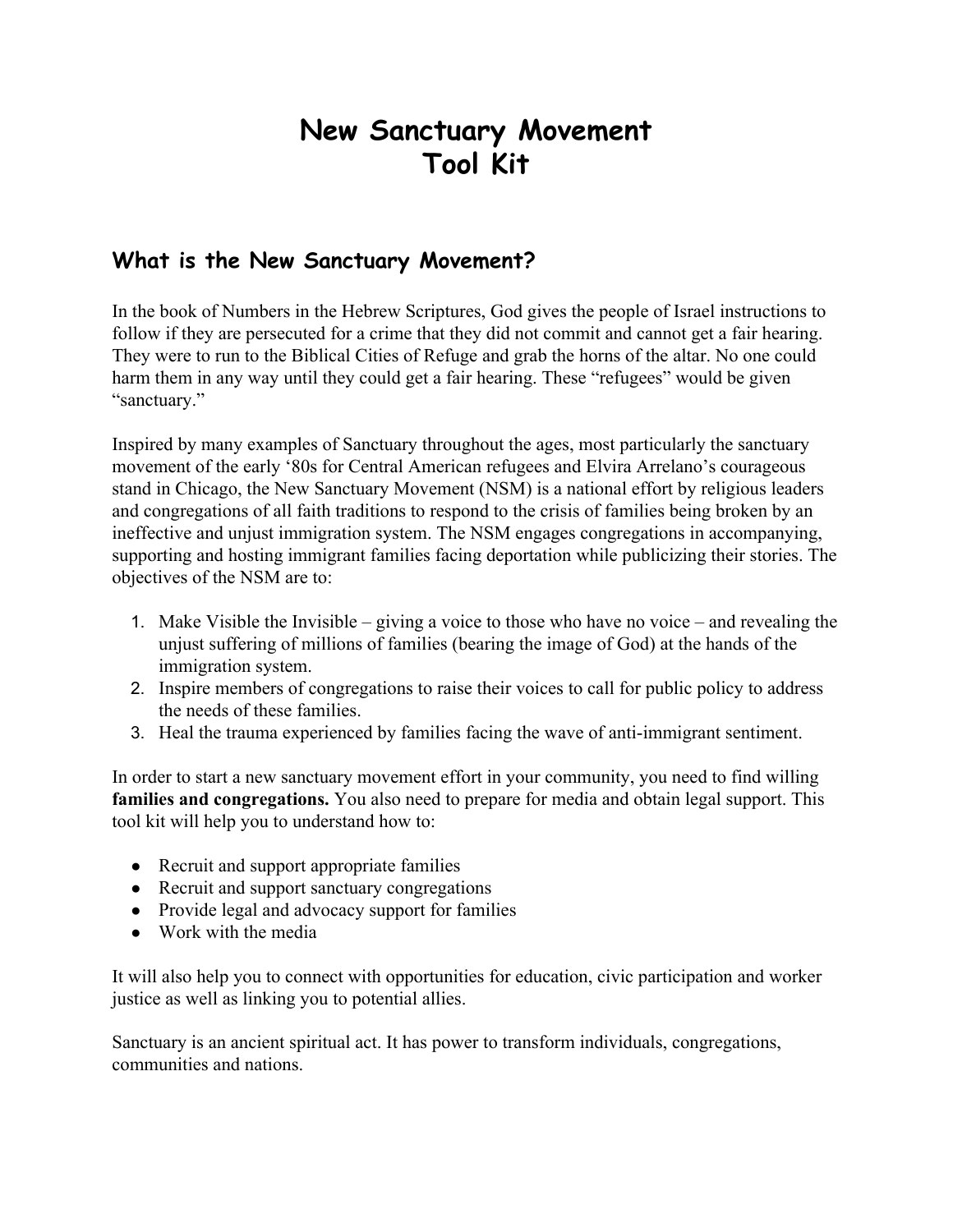# **Recruiting and Supporting Families**

Families that receive sanctuary become the faces of immigrant families across the country. Not all families facing deportation are willing or suited to play this role. Although some sanctuary congregations and families find each other naturally, it can help to think clearly about the criteria for a sanctuary family and the process for preparing a family for sanctuary.

# **Criteria for <sup>a</sup> Sanctuary Family**

A) Help Non-immigrants Feel Connected and Compassionate

A central goal of the New Sanctuary Movement is to awaken the moral imagination of the country by making immigrant families visible as children of God, members of our human family (rather than "criminals and aliens who invade us and drain our resources").

In order to achieve that goal, it is critically important for the average American to hear the stories of immigrants that break negative stereotypes. As a result, we seek families with citizen children that have a good work record and a history of contributing to their community. It is also helpful when families can speak from the heart about their love for their children, their neighborhood, their community and this country, as well as their religious faith. We also value ethnic and religious diversity and want to challenge the misperception that all immigrants are Mexican **Catholics** 

# B) Reveal the Brokenness of Current and Proposed Immigration Law

We want to show the ways in which current and proposed immigration law impact families in terrible and unjust ways. In order to meet this goal, we seek families who are in a deportation process that would either separate them from their children or cause them to take citizen children into a situation where they would not enjoy the rights and benefits due to U.S. citizens. We particularly seek families whose deportation orders are a violation of due process – of the fair legal processes that Americans expect from their government. For example, they may have been harmed by incompetent legal representation. We also want to show the ways in which immigration law does not respect the traditional American values of repentance and rehabilitation, mandating exaggerated (cruel and unusual) and permanent punishment. For this reason, even though it is usually advantageous for a family to have a clean legal record, we have chosen families in which one member committed a crime many years ago and has since become a contributing member of a family and community.

While we typically seek families, we are also interested in young individuals who came to this country as small children and are doing well academically but are still facing deportation.

We are very interested in multi-generational, extended families that are helping each other to succeed. We are also very interested in families who participate in worker organizing towards a more just workplace – which might not be possible under potential guest worker programs.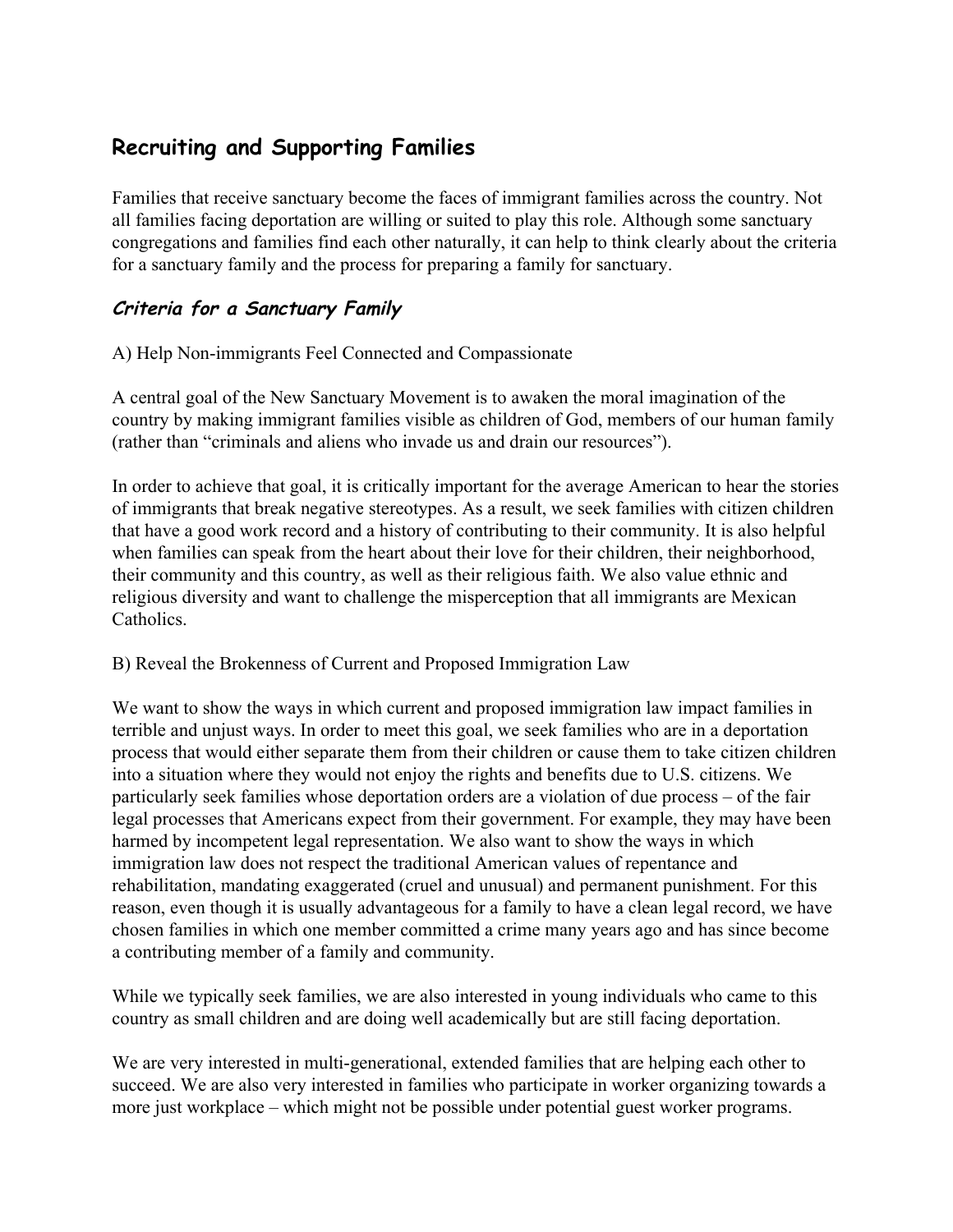Lastly, we are interested in families that would not have many points under a "merit system" (because they don't have higher education or English proficiency) but they are highly valued by their communities.

#### C) Reasonable Risk

We do not want families to be harmed by receiving sanctuary. We do not want to exploit families. As a result, we seek families who have:

- A viable case, if they have access to adequate legal support and advocacy,
- Such a sympathetic case that we can advocate for a humanitarian visa/ stay of deportation even if they do not have a viable legal case, or
- Such a desperate case that they are at risk of immediate deportation without sanctuary.

Viable cases typically require that an immigrant had first filed an application before March of 2001. If the person filed after that point, he/she is facing the "bar" (the requirement that they return to their home country for 10 years before any possibility of legalization). If the person filed before that point, he/she may be eligible for adjustment of status (being able to stay in this country while the person completes the immigration process). It also helps if there are features of the person's case that would help demonstrate "extreme and exceptional" hardship for his/her family members who are U.S. citizens if the person were to be deported. It can be useful in convincing ICE to re-open a case if we can document ineffective counsel (negligent lawyers). We have learned that the District Director of ICE for a specific area has the authority either to re-open a case where there has been an order of deportation or to grant a stay of deportation. There are a variety of ways to advocate for families.

Families under an order of deportation can sometimes spend years in relative safety because of the sheer number of people in their situations. However, a life spent waiting for the knock on the door can be more spiritually and emotionally costly than stepping out into the light of publicity and seeking sanctuary.

#### D) Demonstrate Courage and Commitment

We know that sanctuary is a serious risk. We also know that being under the media spotlight is often stressful and can be painful. We know that the whole experience is alien and can be very hard on children. We can only invite families into sanctuary whom we trust to have the spiritual maturity, courage and commitment the stress and public scrutiny.

# **Finding Sanctuary Families**

While hundreds of thousands of families are facing deportation, relatively few fit all of the above criteria. Of those families, even fewer are interested in receiving sanctuary when it includes the requirement that they speak publicly about their situation. We have found sanctuary families by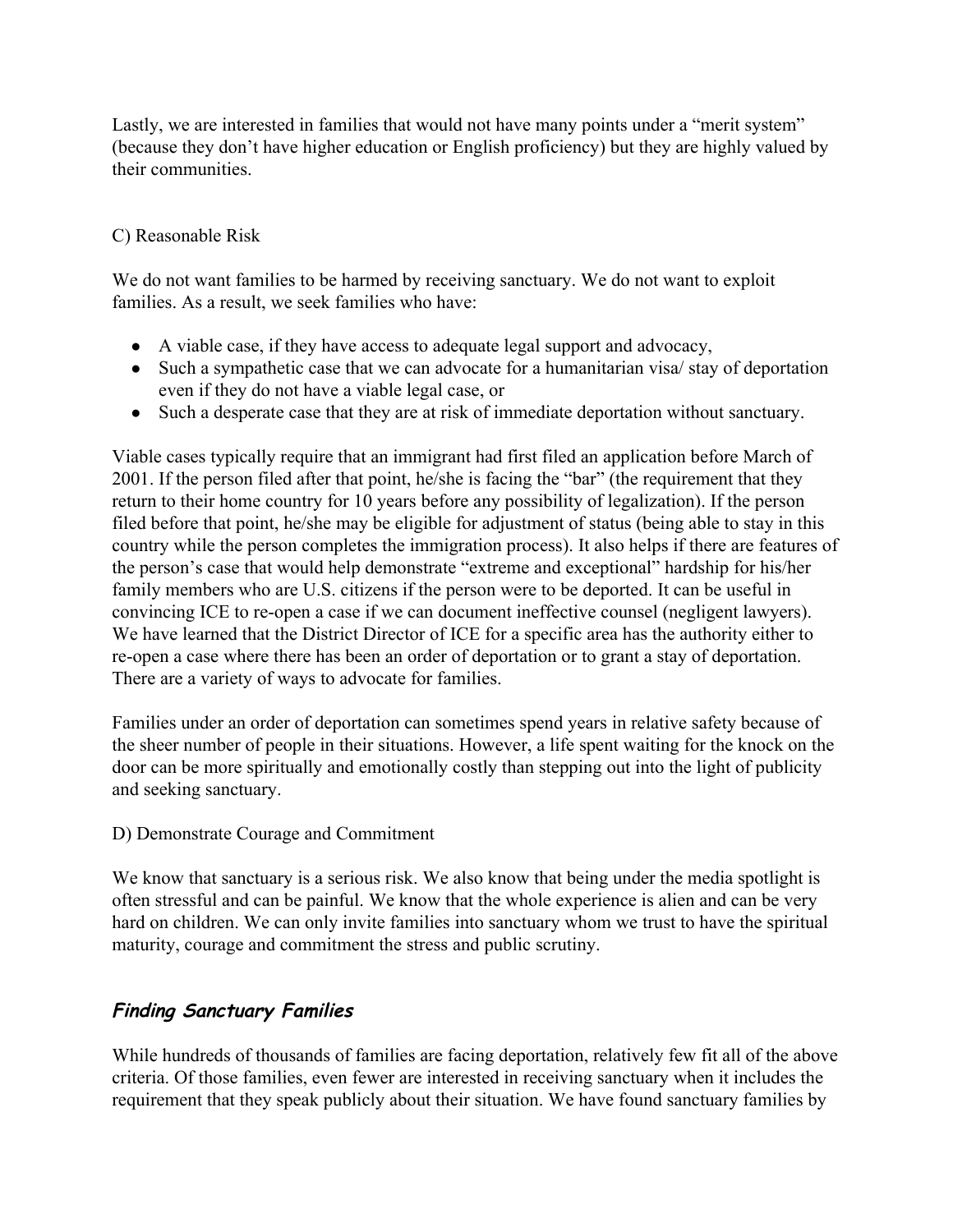working with organizations that have regular contact with large numbers of organized immigrants. These include:

- Immigrant Congregations
- Immigrant Rights Organizations
- Unions or other Laborers' Associations
- Social Service Agencies that serve immigrants

In order for these organizations to be willing to invest the time and energy to find families, they need to participate actively in the sanctuary coalition. They also need regular support and encouragement from a lead sanctuary organizer (staff or volunteer).

We also have received multiple calls from families after our sanctuary launch; however, the majority did not meet the criteria nor were they actually seeking sanctuary. Their primary need was for trustworthy legal representation.

# **The Discernment Process**

Once a family surfaces who meets the criteria and is interested, the process is not over. It is such a serious step to go into sanctuary that it requires time for discernment and dialogue. Even when the need is so urgent that the family has to move quickly, it is still important after the fact to go through the process. The process has to include the following elements:

# A) Building Trust

The family has to come to trust the sanctuary coalition lead organizer, the designated representatives of the sanctuary coalition that will be working closely with them, and the overall coalition members.

B) Clarity of expectations and promises

Part of what builds trust is when the coalition representatives tell the family the truth about all of the risks and benefits of sanctuary so that there are no false promises and the accurate promises are consistent and clear. We have several samples of clear covenants in our between congregations in our website tool kit section.

#### C) Building relationships

Coalition representatives need to spend time with the family in order to build the kind of relationship that will sustain them through the pressure. This has meant for us time that is social, emotional and spiritual as well as practical. We have eaten together, shared our stories and prayed together regularly.

D) The Dark Night of the Soul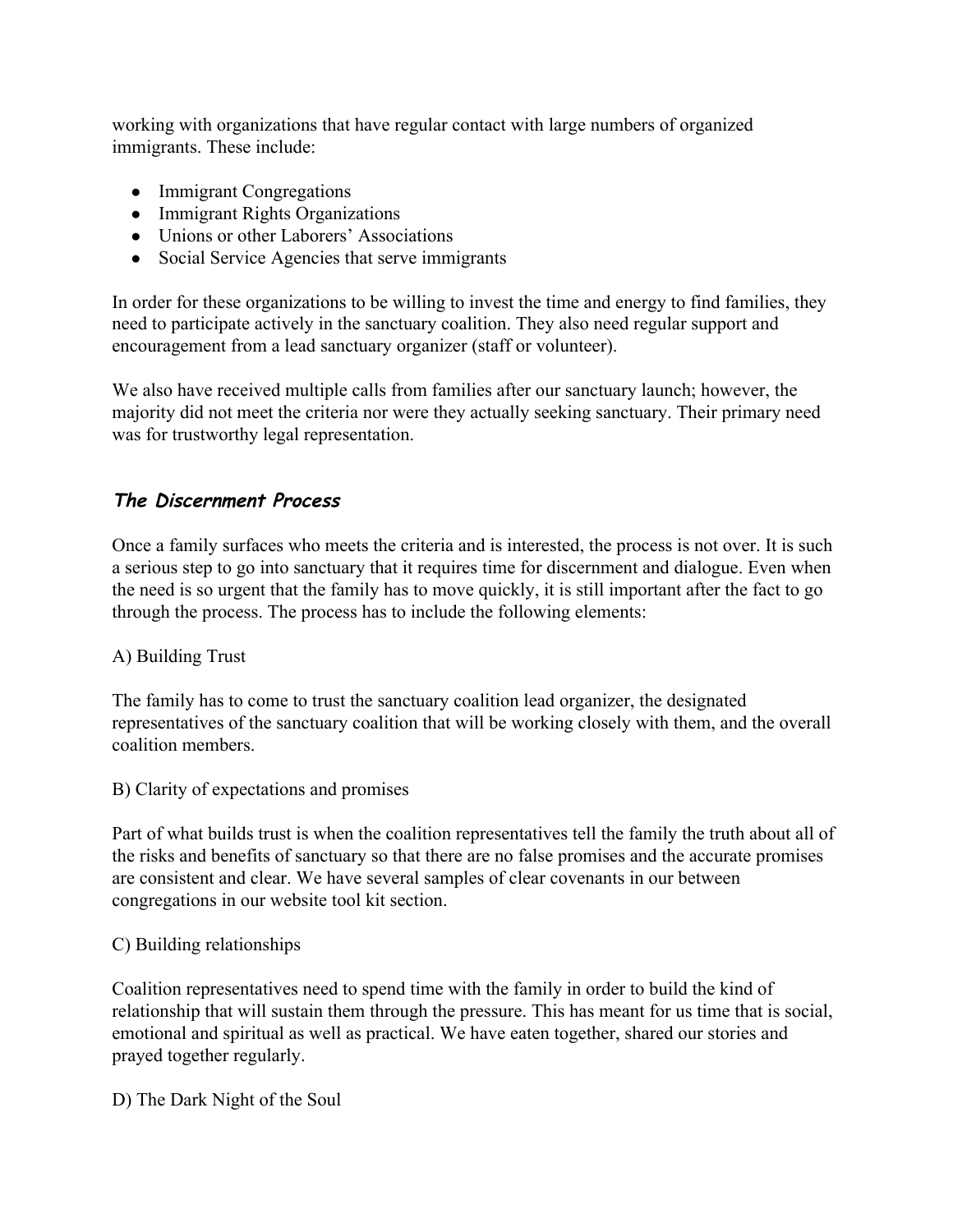The coalition needs to minister to the family in its moments of greatest anguish, anxiety and doubt, encouraging family members to share their feelings as well as listening for what kind of support they need and ensuring that they get it.

# **Recruiting and Supporting Congregations**

There are many clergy and congregation members who feel an urgent need to respond to the crisis of families being broken by a broken immigration system. There are different ways that congregations can participate in the sanctuary movement. However, often congregations need to overcome significant barriers in order to follow their sacred impulses. We have learned strategies which help to overcome barriers.

# **Congregational Roles**

#### A) The Sanctuary Pledge

The minimum commitment is to create an opportunity for members of the congregation to sign on to the following Sanctuary Pledge:

*The New Sanctuary Movement is a coalition of interfaith religious leaders and participating congregations, called by our faith to respond actively and publicly to the suf ering of our immigrant brothers and sisters residing in the United States.*

*We* acknowledge that the large-scale *immigration* of workers and their families to the *United States is a complex historical, global and economic phenomenon that has many causes and does not lend itself to simplistic or purely reactive public policy solutions.*

*We stand together in our faith that everyone, regardless of national origin, has basic common rights, including but not limited to: 1) livelihood; 2) family unity; and 3) physical and emotional safety. We witness the violation of these rights under current immigration policy, particularly in the separation of children from their parents due to unjust deportations, and in the exploitation of immigrant workers. We are deeply grieved by the violence done to families through immigration raids. We cannot in good conscience ignore such suf ering and injustice.*

*Therefore, I/we covenant to:*

- 1. *Take a public, moral stand for immigrants' rights*
- 2. *Reveal, through education and advocacy, the actual suf ering of immigrant workers and their families under current and proposed legislation*
- 3. *Protect immigrants against hate, workplace discrimination and unjust deportation*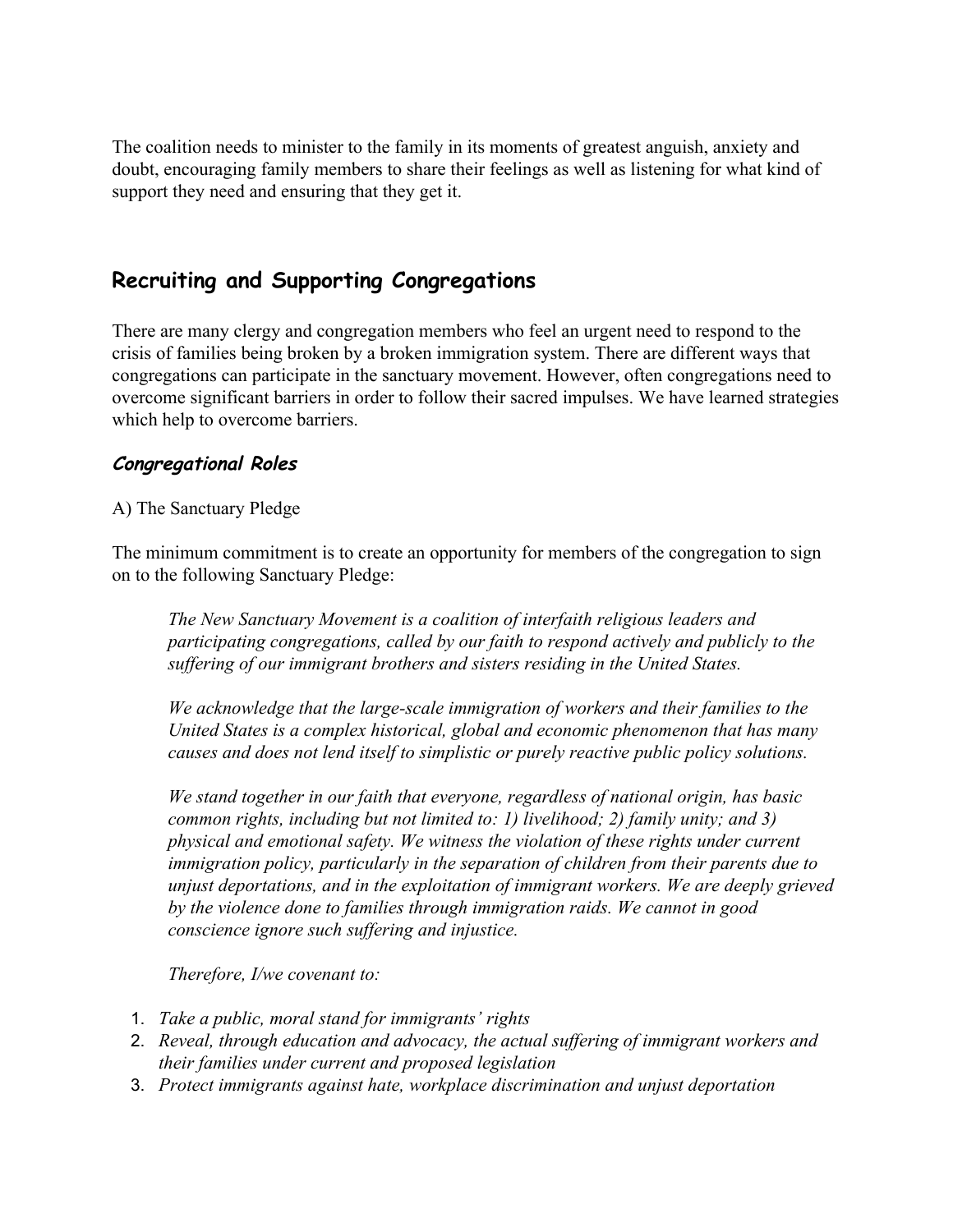#### B) Prophetic Hospitality

The maximum commitment is to provide temporary housing on faith community property. Congregations will host a family seeking sanctuary for a period of three months and will serve as a tangible support system for the family during that period.

#### C) Advocacy

Sanctuary congregations can advocate for the sanctuary families in their midst. This includes the collection of documents which support their case as well as direct advocacy with the local office of Immigration and Customs Enforcement. They also help the sanctuary families to connect with pro-bono or affordable legal resources as needed.

#### D) Material Support

Sanctuary congregations can provide financial support for the needs of the families. They also connect the family with other resources as needed, from material goods to medical services.

#### E) Pastoral Support

Sanctuary congregations can support the families through regular visitation and active listening as well as a variety of other ways to communicate emotional and spiritual support. They can also provide counseling, tutoring and other services to the family as needed.

# **Overcoming Barriers**

#### A) Anxiety about Legal Ramifications

Sanctuary is a risk. It requires an act of moral courage. We should not pretend otherwise. There are also a variety of legal opinions about it. Nonetheless, we do have strong legal arguments which claim that we are not violating any law because the families are telling their stories publicly. (Legal precedent defines "harboring an illegal alien" as including the concealing of the alien; we are not concealing the sanctuary families.) We have a legal brief on these arguments which was prepared by a nationally known legal firm that has a thirty-year history in the immigration field. This firm has also agreed to represent all of the congregations in the country in case of legal action by ICE or other entities. They have sent a letter to ICE and to the Department of Justice stating that they are representing us and asking to be notified prior to any action and have written instructions for us about how to contact them and what to do legally in an emergency. The legal brief, letter of representation and instructions in a legal emergency are posted in the tool kit section of our website. After reviewing these materials, some congregations' anxiety has been reduced or alleviated.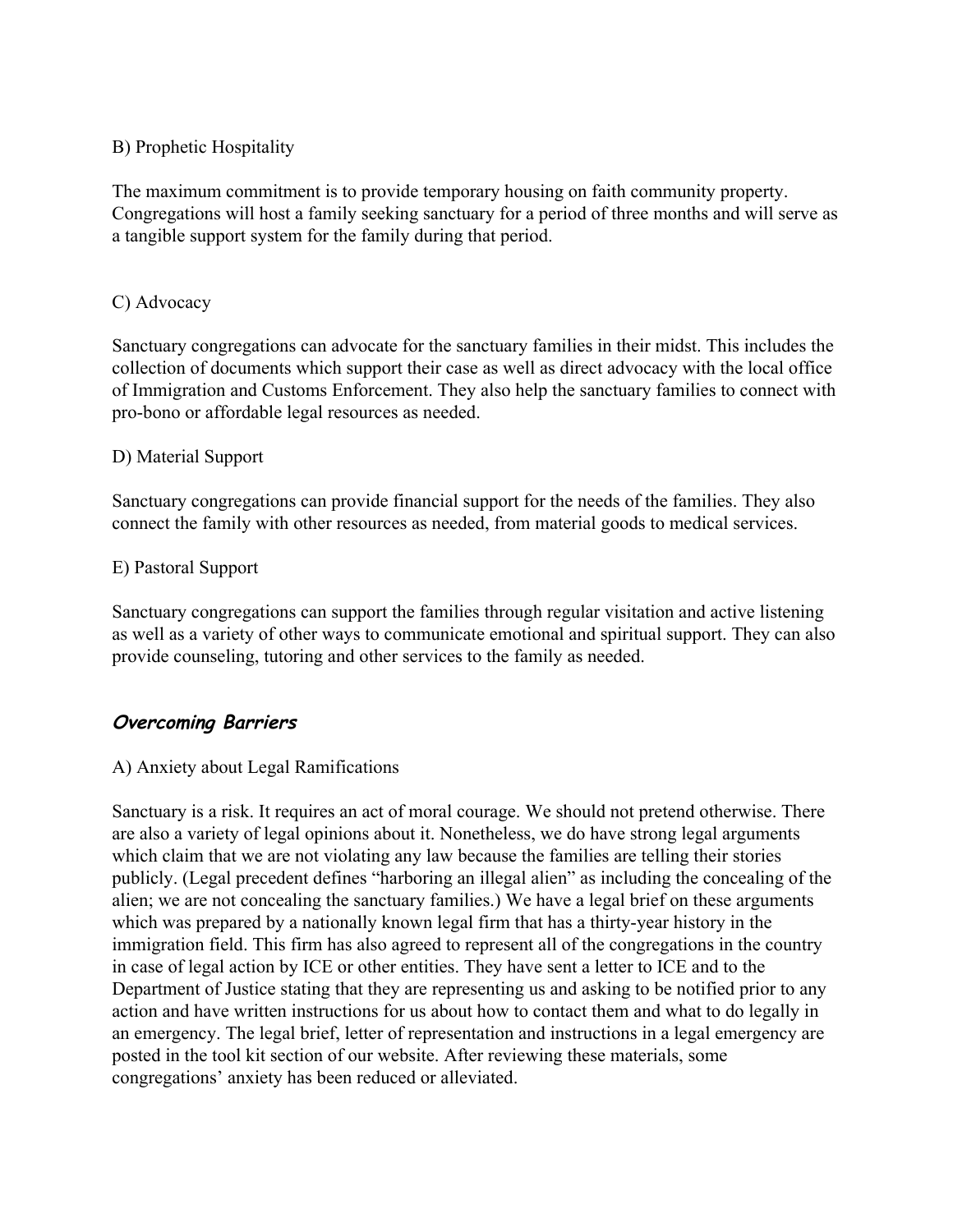It has also been helpful for congregations to know that we have a "Worst Case Scenario" plan. Key contact information from all over the country has been entered into a program called "One Call Now," which will inform everyone immediately if a congregation has been raided. The movement now has a plan of action to follow if the call comes posted on the tool kit section of the website.

Multiple legal experts also affirm that congregations that are participating in support activities are much less likely to be sued or attacked than congregations that are hosting families. Some congregations have chosen to take a support role rather than host for this reason. We have found that we need at least three support congregations for each host congregation.

#### B) Denominational Concerns

There are different concerns about sanctuary in different denominations. For example, the official position of the Roman Catholic Church, for example, is that they do not endorse sanctuary as a denomination (focusing all of their denominational energy on comprehensive immigration reform) but they support individual clergy and congregations who choose to offer it. However, they do not allow minors to stay on church grounds. Other denominations have a structure for congregational decision-making that makes it very difficult to make quick decisions or to offer sanctuary if there are individuals in the congregation who oppose it. Other denominations are concerned about the appearance of illegality, particularly as reflected in the media.

Sanctuary in this historical moment requires flexibility as well as courage. Flexibility allows for congregations to find a way to deal creatively with their denominational issues. We are experimenting with a variety of models, depending on the degree of risk for the family and the desires of the family such as:

- Housing the immigrant facing deportation while supporting the other family members who continue to reside in their own home.
- The immigrant staying in sanctuary temporarily (and then shifting to another congregation or going back home).
- The immigrant coming and going as needed.
- The immigrant not going into physical sanctuary but being accompanied and defended by the sanctuary network (with the option of physical sanctuary if the situation changes).
- The immigrant staying in a religious institution that is not a congregation.
- The immigrant staying in the home of a religious leader while being sponsored by a religious institution.

These options may make it easier for congregations to participate. We are also committed to continuing to work with and engage our denominational leaders in whatever ways are most appropriate. The following statement has been signed by a number of individual denominational leaders supporting the pledge:

# *Interfaith Denominational Leaders Statement of Support for the New Sanctuary*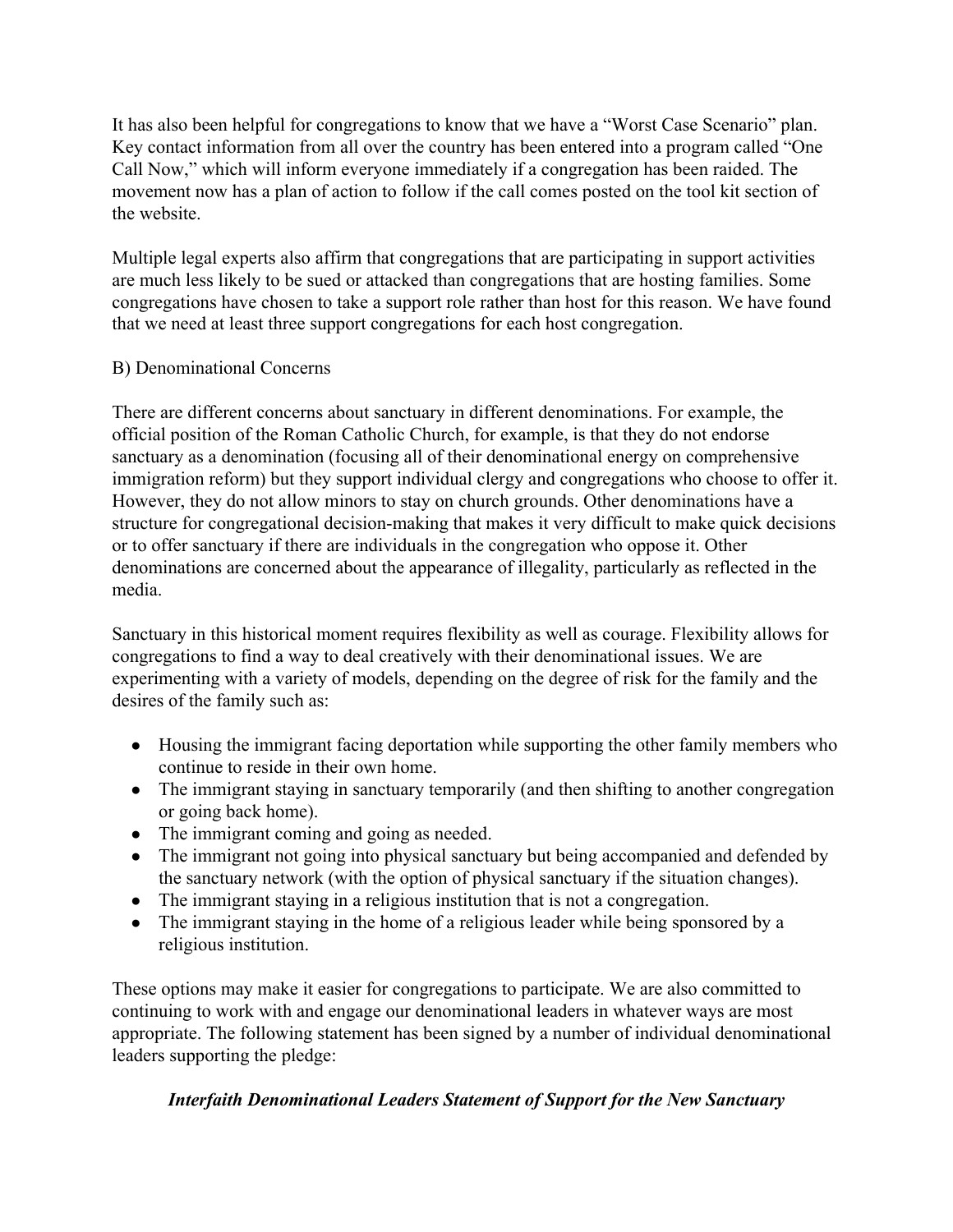*Movement:The New Sanctuary Movement is a coalition of interfaith religious leaders and participating congregations, called by faith and conscience to respond actively and publicly to the suf ering of our immigrant brothers and sisters residing in the United States. These leaders and congregations have chosen to stand with and support immigrant workers and their families facing deportation, revealing the actual human costs of current immigration policies. As religious authorities, we believe that the New Sanctuary Movement reveals the face of the immigration crisis. We share their grief at the separation of children from their parents due to unjust deportations, including families af ected by the ongoing raids. We join their call for the moral awakening of the nation and share their commitment to protect immigrants against hate, workplace discrimination and unjust deportation. We endorse the New Sanctuary Movement Pledge and activities as an apt vehicle for the living out of our faith in the current historic moment*.

As leaders continue to sign, the support base will grow within each denomination. In addition, Rev. Jessica Vasquez (*jvazqueztorres@iwj.org*) of Interfaith Worker Justice is working with representatives from a number of denominations to explore ways that they can support the sanctuary movement.

#### C) Anxiety about the Costs/Burden

Congregations who are considering providing sanctuary are often worried that they will not be able to provide adequate financial or volunteer support to the family. It is critically important that there be allied congregations who take on the responsibility of providing all of the other forms of support that the family needs, including financial support, medical resources, pastoral support, emotional support/child care/transportation for their families and advocacy. Each sanctuary coalition has evolved a different structure for sharing these responsibilities. We encourage you to utilize the structure that best fits your context:

- In Los Angeles, each family has its own cluster of congregations, some of which have the capacity to host, some of which will be able to host in the future but need more discernment time and some that provide support services. The family and cluster representatives meet regularly for coordination, fellowship and mutual support. The whole sanctuary network (representatives of 18 fully committed congregations, 5-10 other religious leaders and representatives of 3-5 organizations that represent immigrant families who are there in solidarity with the interfaith community) also meets monthly to tackle larger needs and questions.
- In San Diego, CA the sanctuary movement is facilitated by staff through the Interfaith Committee for Worker Justice (ICWJ), which has convened a community wide Sanctuary Network. The congregations affiliated with the ICWJ are both familiar with the suffering and exploitation of immigrant workers and knowledgeable around strategies of advocacy. The entire group endorsed the New Sanctuary Movement as did several of the clergy organizations. Yet it is still challenging to engage congregations at the deepest level of providing sanctuary. At the current time, Spring 2007, one congregation is actively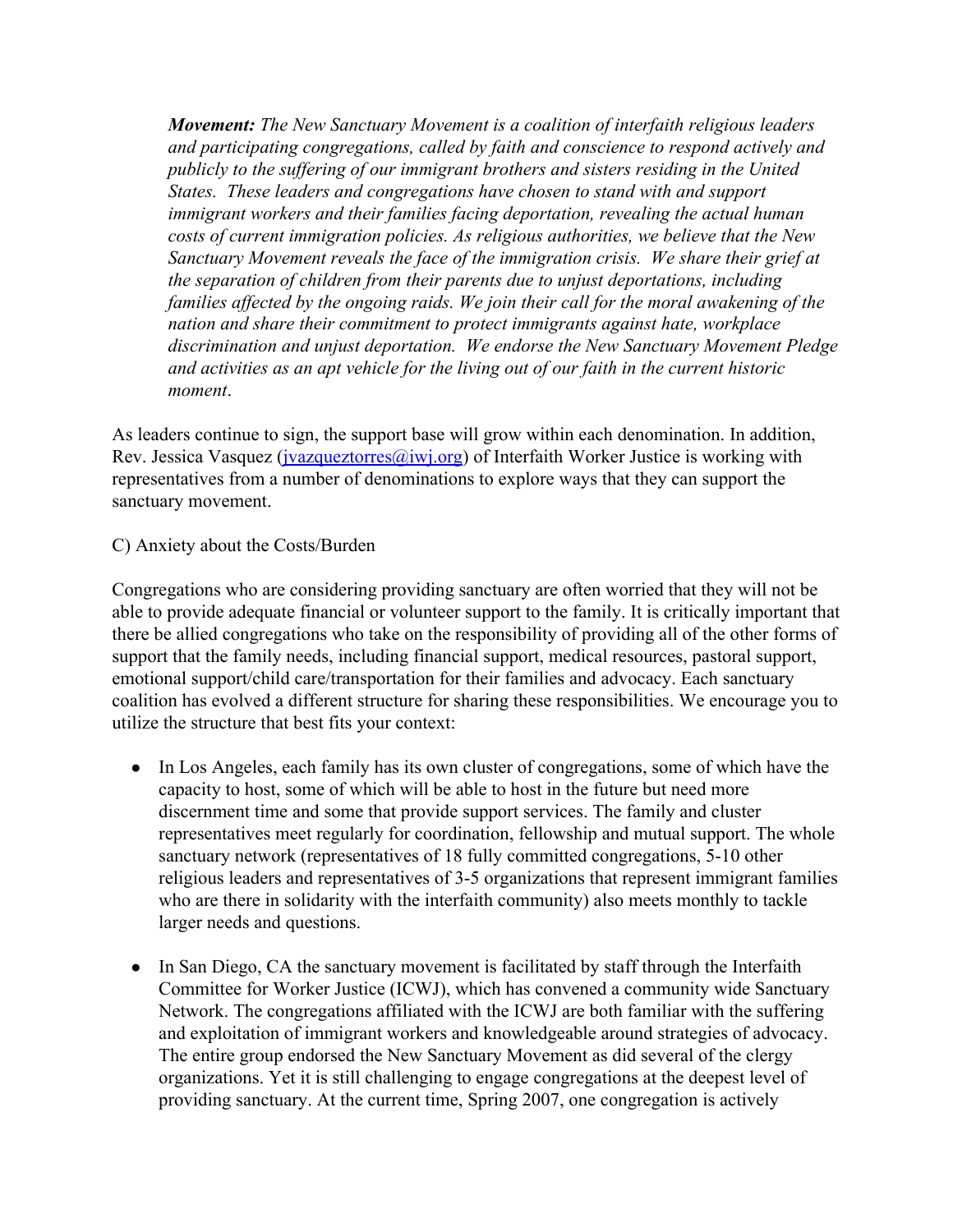providing sanctuary to one family, and three others are almost to that point. Strategically, we have provided opportunities for congregations and their leaders to take steps toward becoming sanctuary congregations by planning sanctuary programs including a Misa Sanctuario, a Sanctuary Mass. Additionally, we have created a local reference guide to assist immigrants who call for sanctuary support, may not be a strong fit for the Sanctuary Program, yet need some kind of immediate assistance.

• In New York City (NYC), each family has a cluster of congregations who are advocating and organizing together with them and their legal representation. At times, the legal support is evaluated and decisions are made accordingly. The NYC coalition is relatively new and continues to refine its structure. From the beginning, the families have been part of the decision-making and shaping of the coalition. Some communities of faith have developed their own discernment tools and manuals in the process of becoming sanctuary congregations. The support of community-based groups who are already working with immigrants in their struggle for justice, such as Families for Freedom (a network of families in deportation proceedings who organize and advocate at both the legislative and community level) has been critical for the coalition.

# **Legal and Advocacy Support**

The Center for Human Rights and Constitutional Law is representing all of the congregations and is available for technical assistance for lawyers working to represent or support sanctuary families. Call 213-388-8693 for non-emergency needs and 323-251-3223 for emergency legal assistance.

In addition, each coalition needs to identify pro-bono or discount legal support services for families. The Center is willing to identify potential lawyers from its national immigration network that could be available for this purpose. CLINIC (Catholic Legal Immigration Network), the PICO network, local law schools, and local immigrant rights networks often can identify potential lawyers.

In the current legal situation, advocacy is as important as professional legal support. This involves preparing a "case campaign," for sustained advocacy with a specific family. Clergy and congregations participate in a case campaign by:

- Working with the family to collect documents which support their case (e.g. letters from teachers, doctors and employers).
- Compiling support letters from religious and community leaders, and obtaining their commitment to make advocacy phone calls when needed.
- Meeting with politicians with all of the documents and support letters to obtain their support.
- Meeting with ICE to advocate for the family.
- Carrying out actions that will increase the pressure on ICE and engaging allies in increasing the pressure on ICE.

Congregations can carry out effective advocacy campaigns with information and technical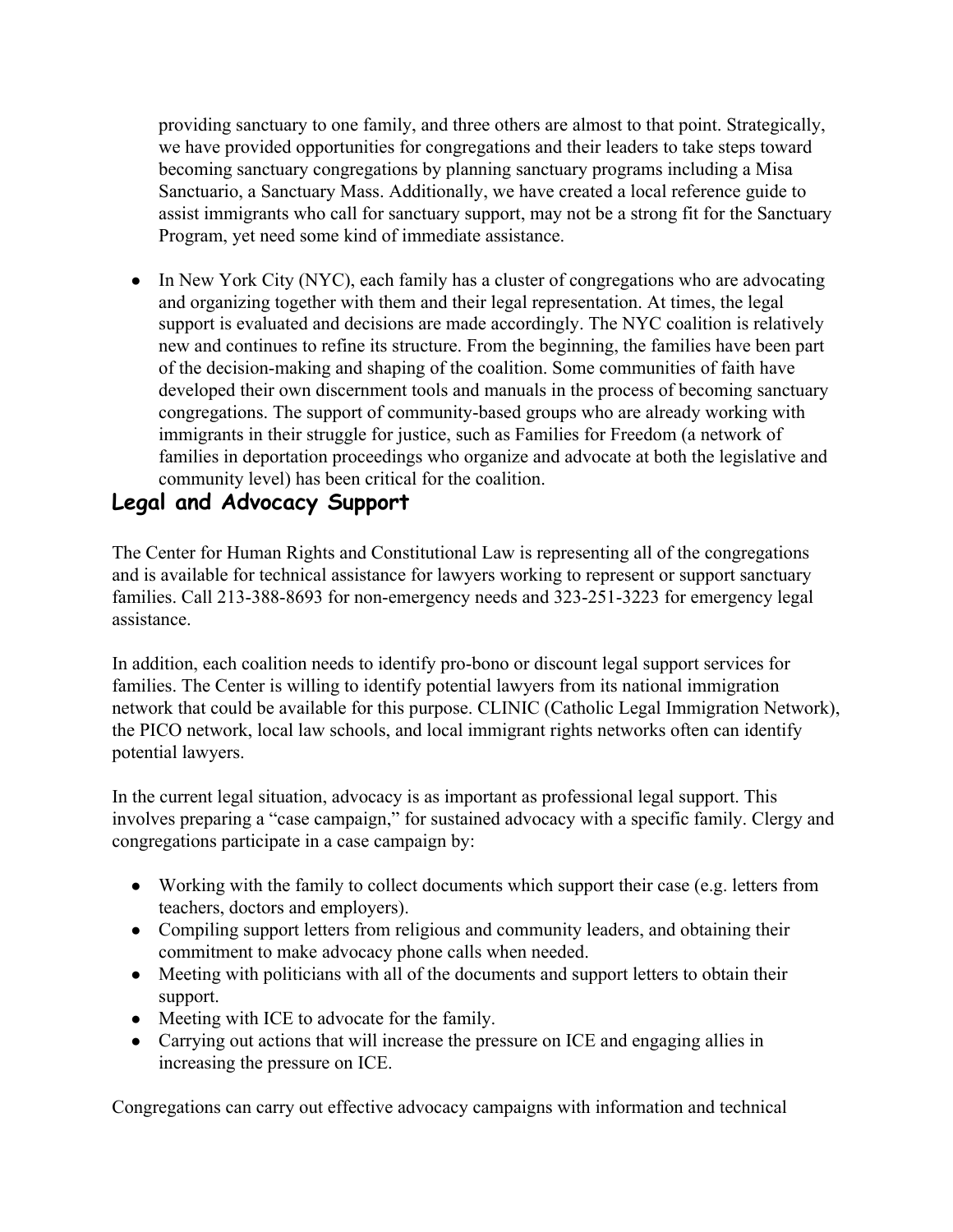assistance. There are organizations around the country that specialize in advocating for detained immigrants and often have expertise in carrying out these kind of advocacy campaigns, typically called "case campaigns." To find one of these organizations in your area, contact detentionwatchnetwork.org. NSM leaders have received training sessions and materials from one of the strongest organizations in the network – Families for Freedom in NY  $(212-898-4121,$ familiesforfreedom.org). The materials from the training are posted on the tool kit section of our website.

# **Media Support**

From the beginning, attracting media coverage has been a core goal of the New Sanctuary Movement. We have been successful thus far with over 1,000 media hits and over 400 stories. However, we have to continue and expand media coverage. Each sanctuary coalition has the challenge and opportunity of attracting local media. The movement recommends that you open with a formal "launch," an opening service and press event to which you invite all forms of local media. Sample launch ceremonies and materials are posted on the tool kit section of the website. We also recommend that you develop relationships with key immigration journalists and write Op-Eds for local papers.

Expert media consultants have helped us frame a message and design talking points. Various media materials are posted in the tool kit section of the website. We are in the process of finishing a media tool kit and designing a structure for ongoing media support and training. The New Sanctuary Movement website (newsanctuarymovement.org) has blog capacity. We would invite you to write a blog about your community's experience with sanctuary.

# **Other Important Areas**

# **Education**

We have an education section on our website for updated information about legislative developments. Interfaith Worker Justice has designed a primer that congregations can use to lay the foundation for our work (iwj.org.)

# **Civic Participation**

Although we do not take policy stands as a coalition, we do encourage members of the new sanctuary movement to get involved in civic participation, raising your voices with your legislators. Each denomination has mechanisms for civic participation (e.g. suggested letters, lobby days) as well as several of the major interfaith networks (Interfaith Worker Justice, Gamaliel, PICO) and the Sojourner's Christians for Comprehensive Immigration Reform. On a secular level, FIRM (which is a national association of immigrant rights' networks led by the Center for Community Change) offers multiple opportunities for civic participation on this issue as do many local immigrant rights' organizations.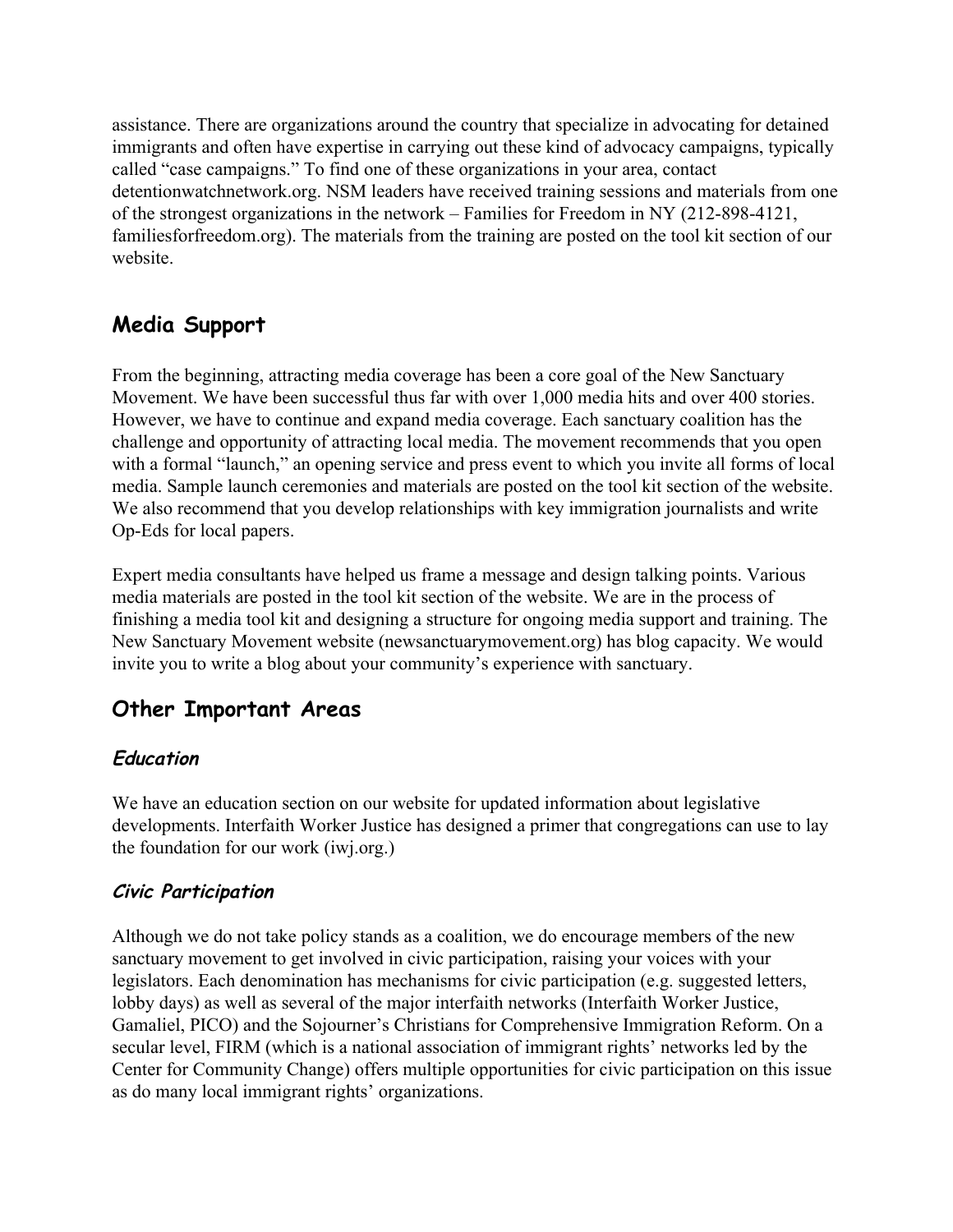# **Worker Justice**

While national legislative reform that truly meets the needs of immigrant families may take many years to achieve, it is possible now to support immigrant workers locally in their campaigns for workplace justice. Interfaith Worker Justice and its affiliated groups across the country are building religious involvement in low-wage worker and immigrant center lead campaigns. In California, CLUE-CA is an alliance of interfaith worker justice groups throughout the state committed to building a statewide faith-rooted movement for economic justice. The National Day Laborers' Organizing Network (NDLON) and progressive labor unions such as UNITE HERE, SEIU and LIUNA are fighting for the rights of immigrant workers in many areas across the country.

# **Allies**

While the New Sanctuary Movement is distinctively a faith voice (which gives it maximum impact), it is very important that we be accountable to the organized voices of immigrant families. For that reason, we encourage sanctuary coalitions to include the active participation of organizations which we believe to effectively represent the organized voices of immigrant families in the planning and implementation of our activities. We encourage each coalition to welcome organizations with a broad range of political positions if they effectively represent the organized voices of immigrant families.

# **For more information or to join the New Sanctuary Movement, contact:**

#### *In California:* **Rev. Alexia Salvatierra, CLUECA, [asalvatierra@cluela.org](mailto:asalvatierra@cluela.org)** *In New York:* **Mr. Juan Carlos Ruiz, NY Sanctuary Coalition, [sanctuary07@yahoo.com](mailto:sanctuary07@yahoo.com)** *Other states:* **Mr. Wesley Aten, IWJ, [waten@iwj.org](mailto:waten@iwj.org)**

*Special thanks to all those who contributed to this tool kit, including Rev. Alexia Salvatierra, Ms. Kim Bobo, Rabbi Laurie Coskey, Mr. Wesley Aten, Mr. Juan Carlos Ruiz, Mr. Peter Schey and Ms. Gwen McKinney.*